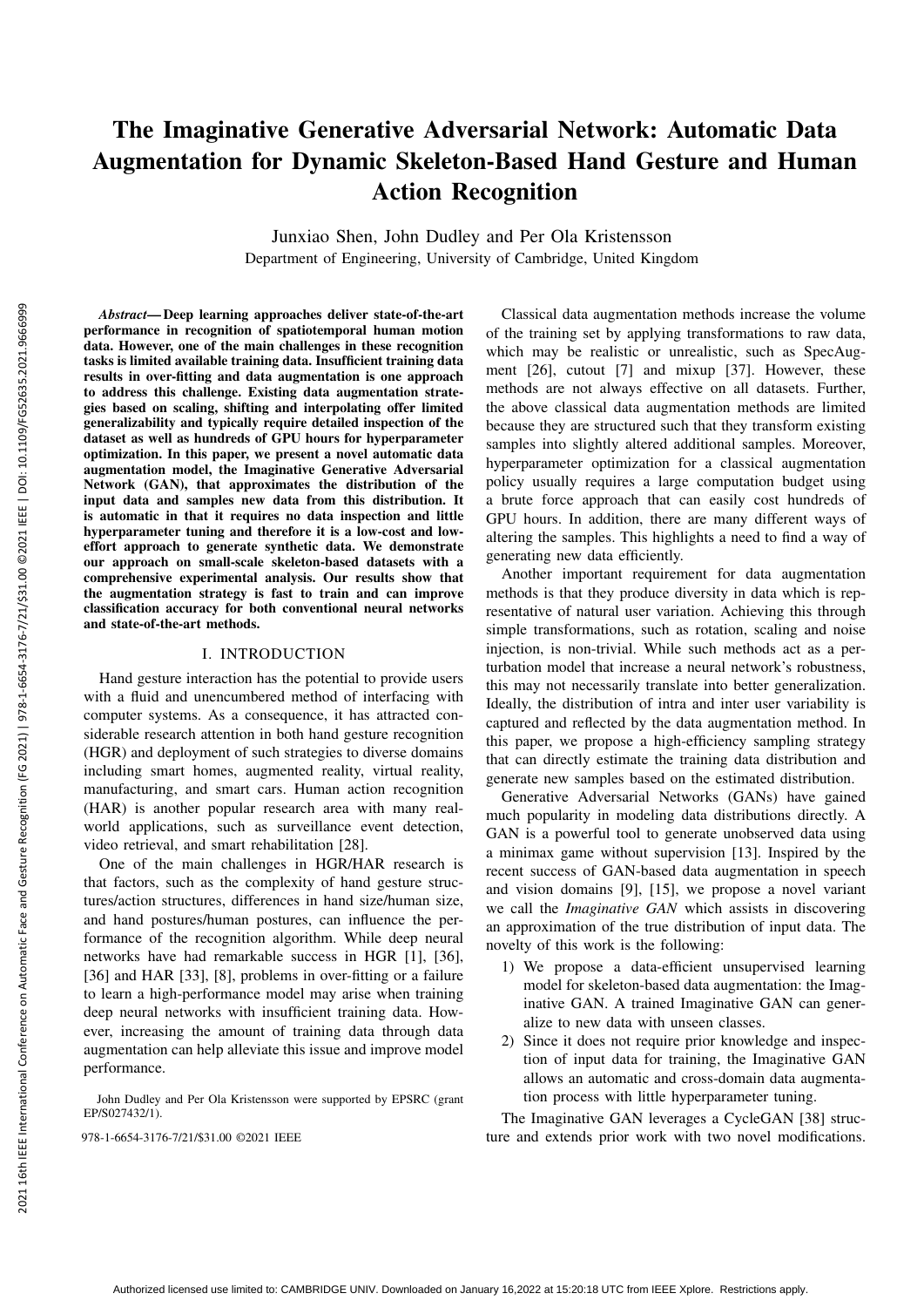| <b>Dataset</b> | Model       | <b>Augmentation</b> | Accuracy | Improvement | <b>Standard Error</b> | Time (hrs) | <b>Contribution</b>                              |  |
|----------------|-------------|---------------------|----------|-------------|-----------------------|------------|--------------------------------------------------|--|
| SHREC'17 Track | <b>LSTM</b> | CD.                 | 72.0%    |             | $\pm 0.94\%$          |            | 15 times faster,<br>Accuracy increased by 3.5%   |  |
|                |             | <b>CAD</b>          | $76.6\%$ | $4.6\%$     | $\pm 2.04\%$          | 75.2       |                                                  |  |
|                |             | GAD                 | $80.1\%$ | $8.1\%$     | $\pm 0.64\%$          |            |                                                  |  |
|                | <b>CNN</b>  | CD                  | $4.30\%$ |             | $\pm 0.00\%$          |            | 5 times faster,<br>Accuracy increased by 1.8%    |  |
|                |             | <b>CAD</b>          | 78.0%    | 73.7%       | $\pm 0.77\%$          | 25.2       |                                                  |  |
|                |             | <b>GAD</b>          | 79.8%    | $75.5\%$    | $\pm 0.57\%$          |            |                                                  |  |
| MSR Action3D   | <b>LSTM</b> | CD                  | $18.4\%$ |             | $\pm 10.64\%$         |            | 5 times faster,<br>Accuracy increased by 8.8%    |  |
|                |             | CAD                 | 58.5%    | $40.1\%$    | $\pm 6.54\%$          | 11.2       |                                                  |  |
|                |             | GAD                 | 67.3%    | 48.9%       | $\pm 0.85\%$          | 2.1        |                                                  |  |
|                | <b>CNN</b>  | CD                  | 4.73%    |             | $\pm 0.42\%$          |            | 2 times faster,<br>Accuracy increased by 54.04\% |  |
|                |             | CAD                 | 5.76%    | $1.03\%$    | $\pm 1.12\%$          | 4.1        |                                                  |  |
|                |             | GAD                 | $59.8\%$ | 55.07%      | $\pm 2.62\%$          | 2.1        |                                                  |  |

TABLE I: The Augmentation column describes three different types of data: clean data (CD), which is denoised and padded raw data; classical augmented data (CAD), which is data augmented using a classical approach; and GAN-augmented data (GAD), which is data generated from the Imaginative GAN. The data is used to train two different models, the first is LSTM-based and the second is CNN-based. The data is from two public datasets, the SHREC'17 Track dataset and the MSR Action3D dataset. Accuracy is the mean validation accuracy of the trained model performed on CD, CAD, or GAD dataset. Improvement is the absolute improvement in accuracy resulting from the augmented data (either CAD or GAD) compared to the clean data (CD). **Standard Error** is the standard deviation of validation accuracy divided by the square root of the number of seeds (we use four random seeds). **Time** is the time taken for the hyperparameter optimization of the classical approach, or the time taken for the Imaginative GAN to converge. Contribution is the improvement brought by GAD for both accuracy and time compared to CAD. The data augmented by the Imaginative GAN provides higher accuracy and is more time-efficient.

First, CycleGAN was originally proposed to transfer latent attributes between two domains whereas we use it here to add variability to data within the same domain. Second, we introduce an unsupervised training strategy reminiscent of teacher forcing that incorporates the ground truth input data at each time step. These novel modifications improve training stability and permit using roughly one tenth of the amount of training data normally required.

We evaluate our approach on two public datasets (the SHREC'17 Track dataset [6] and the MSR Action3D dataset [19]) using two recognition models: an LSTM and a CNN modified from prior work [25], [18]. We compare performance resulting from using augmented data from the Imaginative GAN (GAD) with classically augmented data (CAD). The classical approach adds realistic transformations to the data, including scaling, shifting, interpolating, and adding Gaussian noise. This approach is described in detail in Section III. As a reference, we also evaluate the effects of using the denoised and padded raw data without any augmentation, a condition we refer to as clean data (CD). We evaluate performance using two main criteria. First, the time required to find the optimized strategy for recognition accuracy in the classical approach using grid search, or the time required for the Imaginative GAN to converge. Second, the validation accuracy on each type of data.

In summary, we will demonstrate that the Imaginative GAN gives rise to the following four key properties:

- 1) Higher accuracy: As shown in Table I, the recognition models trained on GAN-augmented data (GAD) achieve the best validation accuracy for both the SHREC'17 Track and MSR Action3D datasets.
- 2) Increased stability: Performance is more stable on models trained on GAD compared to models trained

on CD and CAD, which is observed in the smaller standard error (see Table I).

- 3) Temporal efficiency: Table I shows that the time taken for the classical approach to find the best combination of hyperparameters is long and varies depending on the choice of recognition model. If the model is large and difficult to converge, the time required is increased. In contrast, the Imaginative GAN is fast to train and the augmentation strategy is decoupled from the recognition model. It is possible to reduce time in the classical approach using a coarser grid search. However, as a result, the validation accuracy may then decrease due to suboptimal hyperparameters. Therefore, in the classical approach there is a timeaccuracy trade-off.
- 4) Generalization to new classes: The Imaginative GAN is effective in generalizing to data with unseen classes. In other words, as long as the data to train the Imaginative GAN is in the same domain as the data with new classes, the trained model is able to generate realistic samples of the new data.

## II. RELATED WORK

The term *data augmentation* originated from Tanner and Wong [31], linking augmented data with observed data via a many-to-one mapping  $M : Y_{aug} \rightarrow Y_{obs}$ . There are different types of data augmentation strategies. A simple but effective approach is to add Gaussian noise, which is not particularly domain-specific yet can help prevent the model from over-fitting [21]. Other techniques use various realistic transformations, such as elastic distortions, as well as distortions in scale, orientation, and position of training images [4]. Color adjustment, blurring and sharpening, white balance, and other distortions have also been previously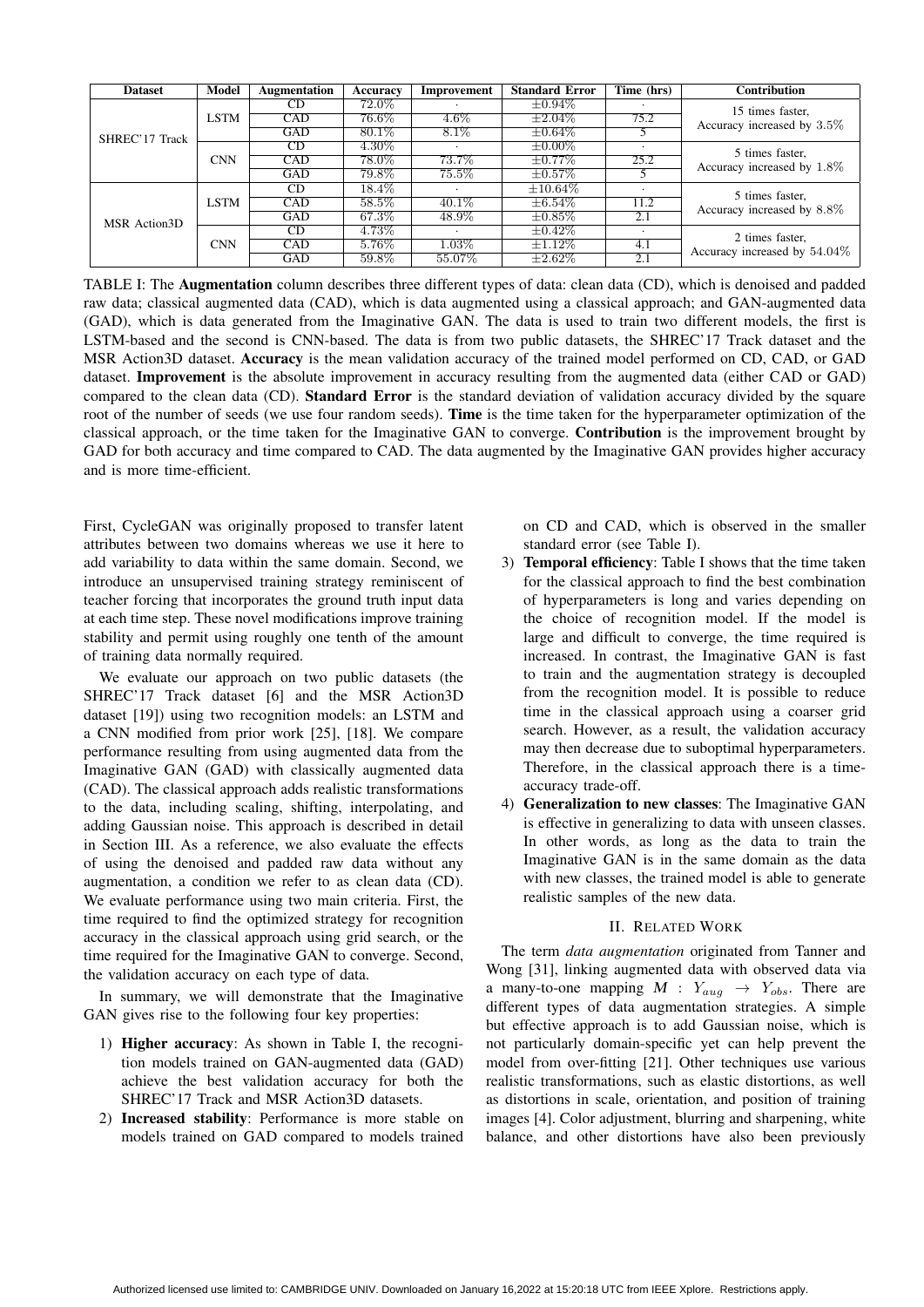used on CIFAR-10 and ImageNet [17], [39]. Unrealistic distortions, such as cutout [7] and mixup [37], help regularize the training of the neural networks. However, these classical augmentation approaches usually require prior knowledge of the data and inspection of the data in addition to timeconsuming hyperparameter optimization.

An alternative strategy is to augment the training set by modeling the data distribution directly using generative models, such as Bayesian approaches or GANs [32]. GANs can learn generative models via adversarial training to produce samples from the approximated real data distribution. Different variants of GANs have been proposed to generate realistic natural images [35], [10]. In speech processing, GANs have been applied to speech synthesis [16], acoustic scene classification [24], and speech recognition [15]. GANs have also been used to generate synthetic path data to improve the performance of a continuous path keyboard [23] and to jointly optimize data augmentation and network training in human pose estimation from images [27]. To our knowledge, there is no prior work investigating using GANs to synthesize skeleton data for data augmentation.

## III. GENERATING SYNTHETIC HUMAN MOTION DATA

In this paper, we compare two augmentation strategies. The first is a classical data augmentation strategy, which uses different sequential and stochastic transformations. The transformations are sometimes arbitrary and arise from manual inspection of the data. Usually, these strategies cannot be transferred across different data domains. The second strategy is the Imaginative GAN, which approximates the real data distribution and then samples from this approximated distribution.

#### *A. Classical Data Augmentation*

From inspection of the raw skeleton data, we observe natural variation in aspects such as size, posture and the speed of performing the actions/gestures. Thus such variations can be applied as transformations. We modified the data augmentation approach from Núñez et al. [25] to make transformations more realistic. The major difference is that we sample the factors from a Gaussian distribution instead of a Uniform distribution. This is because our preliminary experiments revealed that a Gaussian distribution leads to better validation recognition accuracy with lower standard error than a Uniform distribution. Acknowledging that there are hundreds of specifications a researcher may choose to use, we have chosen the following specifications to simulate the process of how a researcher would approach the data augmentation problem using a classical approach, balancing subjective realism in transformations and a desire for high objective performance:

- 1) Scale: A scale factor, sampled from  $\mathcal{N}(1, \sigma_{scale}^2)$ , is applied to each data point globally, where  $\sigma_{\text{scale}}$  is a hyperparameter.
- 2) Shift: A global displacement  $(d_x, d_y, d_z)$ , sampled from  $\mathcal{N}(0, \sigma_{\text{shift}}^2)$ , is applied to all the data points, where  $\sigma_{\text{shift}}$  is a hyperparameter.



(a) The Imaginative GAN is trained using a CycleGAN structure with a cycle consistency loss. The latent attributes are transferred within the input datasets  $X$  and  $Y$ .  $G$  and  $F$  are the two generators,  $D_X$  and  $D<sub>Y</sub>$  are the two discriminators.

(b) The generator in the Imaginative GAN has one GRU layer and one fully connected layer. It has a teacher forcing-like mechanism so the input is a ground truth sample and the output is an altered sample.  $T$  is the length of the sample.

**GRI** 

 $x_1$ 

- Fig. 1: Structure of the Imaginative GAN and its generator.
	- 3) Time Interpolation: Cubic interpolation is used to interpolate the skeleton sequence. The interpolated positions are sampled from a Uniform distribution over the length of the sequence.
	- 4) Noise: A number of joints are randomly selected and then Gaussian noise sampled from  $\mathcal{N}(0, \sigma_{\text{noise}}^2)$  is applied to the positions, where  $\sigma_{\text{noise}}$  is a hyperparameter. The number of joints selected is randomly generated between 1 to 8 for the SHREC'17 Track dataset and 1 to 4 for the MSR Action3D dataset. The number here is chosen by preliminary experiments to decrease the total number of hyperparameters. The noise added to each selected joint is different. However, the noise is the same at every timestep along the entire sequence.

#### *B. Imaginative GAN*

A GAN can be characterized as training a pair of networks competing against each other—it is a minimax game [13]. In a GAN, a *generator* attempts to generate as real samples as possible while a *discriminator* attempts to distinguish between the generated and real samples. Conventional GAN structures require noise as input. Training a conventional GAN is challenging because not only do the model parameters oscillate, destabilize, and sometimes never converge, but in addition the generator may collapse and produce a limited variety of samples. A large amount of data and timeconsuming hyperparameter selections are required to train effective GAN models. To tackle the above challenges, we introduce a mechanism reminiscent of teacher forcing in the generator. This mechanism uses ground truth data as the input at each timestep. This leads to the Imaginative GAN converging more easily and demanding less data overall. The distinction from typical teacher forcing is that we are not seeking to force the output towards some target, but rather to facilitate augmentations applied with respect to the ground truth sample. We also utilize the CycleGAN structure in transferring the latent attributes within the dataset, unlike the original work for unpaired image translation [38], which transfers styles between two different datasets.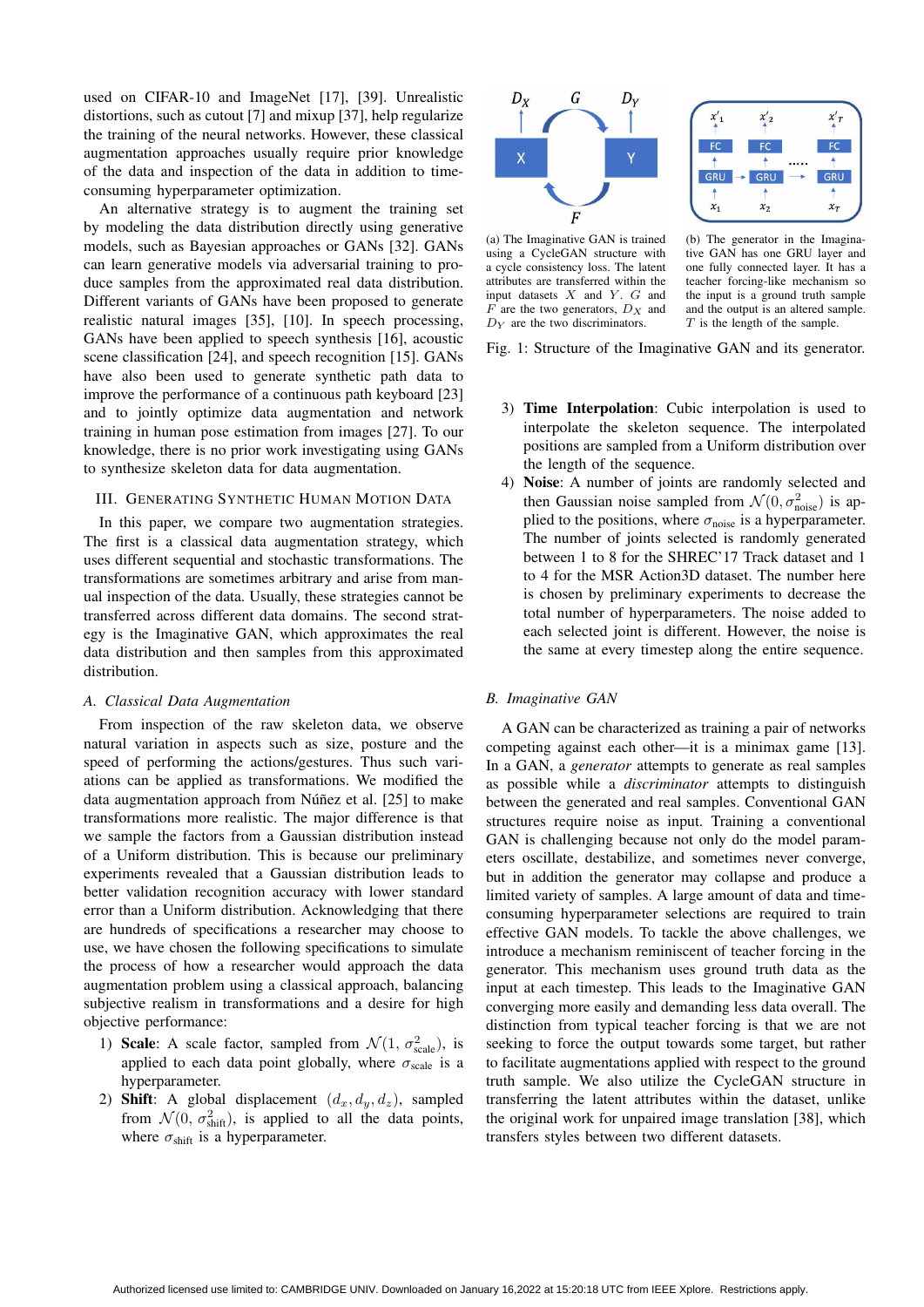*1) Networks:* The Imaginative GAN has a similar structure to CycleGAN, as shown in Figure 1a. It has two GAN structures: each GAN has one generator and one discriminator. The generator is shown in Figure 1b. The generator has a Gated Recurrent Unit (GRU) layer and a fully connected layer. No activation function is used in the fully connected layer. A GRU makes each recurrent unit adaptively capture dependencies of different time scales [3]. Unlike an LSTM unit, a GRU does not have separate memory cells. The generator has a mechanism reminiscent of teacher forcing that uses the ground truth data as input for every GRU cell. Teacher forcing is often used in the training of sequence to sequence models, such as machine translation models. To our knowledge, this is the first time that a teacher forcing mechanism is used in this way in a GAN. The use of teacher forcing enables the model to easily converge and become fast to train. The input sequence to the generator is  $[x_1, x_2, ..., x_T]$  where T is the length of the sequence and the output sequence of the generator is  $[x'_1, x'_2, ..., x'_T]$ . The discriminator has one fully connected layer attached to a network identical to the generator to output a scalar for discrimination.

*2) Formulation:* The goal of the Imaginative GAN is to learn the latent attributes, such as behavioral attributes (speed of performing the actions/gestures etc.,) and physical attributes (human/hand sizes etc.,). Thereafter, these learned latent attributes are applied to other data. That is, in mathematical terms, we have two generators to learn two mapping functions,  $G: X \to Y$  and  $F: Y \to X$ , between two domains, X and Y, given samples  $\{x_i\}_{i=1}^N$  where  $x_i \in X$ and  ${y_j}_{j=1}^N$  where  $y_j \in Y$ . In our case, each domain represents a separate partition of the dataset. The model also has two discriminators  $D_X$  and  $D_Y$  to discriminate between the generated sample  $F(y)$  or  $G(x)$  and the real data x or y. The generator G tries to generate synthetic data  $G(x)$  that has similar attributes from domain Y with objective:

$$
\mathcal{L}_{gen}(G, D_Y, X) = \mathbb{E}_{x \sim p_{data}(x)} \left[ \log D_Y(G(x)) \right] \quad (1)
$$

The discriminator  $D<sub>Y</sub>$  tries to distinguish  $G(x)$  from real data  *with objective:* 

$$
\mathcal{L}(G, D_Y, X, Y) = \mathbb{E}_{y \sim p_{data}(y)} [\log D_Y(y)] + \mathbb{E}_{x \sim p_{data}(x)} [\log(1 - D_Y(G(x)))]
$$
\n(2)

Cycle consistency loss is used to encourage  $F(G(x)) \approx x$ and  $G(F(y)) \approx y$  [38]:

$$
\mathcal{L}_{cyc}(G, F) = \mathbb{E}_{y \sim p_{data}(y)} [||G(F(y)) - y||_1] + \mathbb{E}_{x \sim p_{data}(x)} [||F(G(x)) - x||_1]
$$
(3)

Noise is injected at each translation step and identity loss is introduced to reduce the noise:

$$
\mathcal{L}_{identity}(G) = \mathbb{E}_{y \sim p_{data}(y)} [\|G(y) - y\|_1] + \mathbb{E}_{x \sim p_{data}(x)} [\|G(x) - x\|_1]
$$
 (4)

The full objective for the generator  $G$  is:

$$
\mathcal{L}(G, F, D_Y) = \mathcal{L}_{gen}(G, D_Y, X)
$$
  
+  $\lambda_1 \mathcal{L}_{cyc}(G, F)$   
+  $\lambda_2 \mathcal{L}_{identity}(G)$  (5)

where  $\lambda_1$  and  $\lambda_2$  are the two weights of the losses. We are using different partitions of the same dataset for  ${x_i}_{i=1}^N$ and  ${y_i}_{i=1}^N$ . The generator is then effectively approximating the input data distribution through optimization by stochastic gradient descent in mini-batches.

## IV. EXPERIMENTS

Affinity and diversity are two interpretable, easy-tocompute metrics used for parameterizing augmentation performance [12] and to quantitatively evaluate the properties of the three types of data: clean data (CD), classical augmented data (CAD), and GAN augmented data (GAD).

- 1) Affinity: Affinity quantifies the shift between the clean data distribution and the augmented data distribution. Affinity is calculated using the definition from Gontijo-Lopes et al. [12]: the difference between the validation accuracy of a model trained on clean data and tested on clean data and the validation accuracy of the same model tested on an augmented validation set.
- 2) Diversity: Diversity quantifies the complexity of the augmented data with respect to the model and optimization procedure [12]. In this paper, diversity is calculated as the difference between the validation loss and the training loss. The intuition is that the more diverse the data is, the higher the difference between the training loss and validation loss since the distance between the training data and validation data distribution will be larger. This is different from the method in Gontijo-Lopes et al. [12], where they solely use the training loss. However, only using training loss is model dependent, and may also be data dependent in certain circumstances. Therefore, to compare the two very different data augmentation polices, we use the difference between training loss and validation loss since it is more consistent and independent.

We would like the augmented data to have a high affinity and a reasonable level of diversity. The reasoning of how affinity and diversity affect the relationship between the augmented data and clean data is clearly described and illustrated by Gontijo-Lopes et al. [12].

## *A. Evaluation Datasets*

There are several public dynamic gesture datasets [22], [6], [11]. Different human action datasets have also been introduced [19], [34], [29]. The datasets differ in the complexity of gestures or actions, the number of individuals, the gesture or action classes, and the types of sensors used for data collection. We selected datasets that provide skeleton data, and we were particularly interested in datasets of small volume. This scoping stems from the fact that for large datasets, such as NTU RGB+D 120 [14], data augmentation may not be required. Therefore, we used the following datasets for evaluation.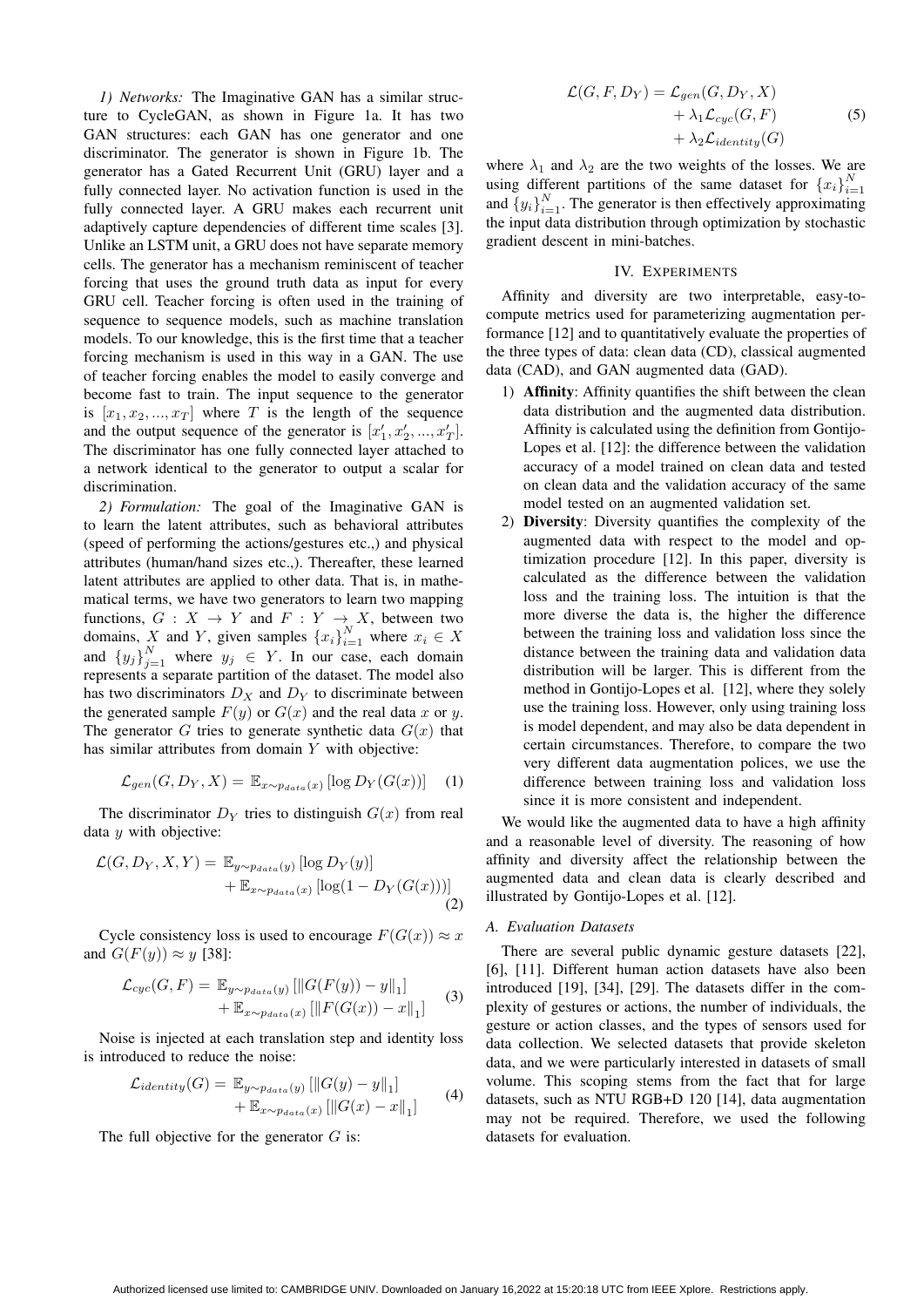- 1) MSR Action3D: The MSR Action3D dataset [19] provides 20 actions with a total of 567 sequences. We are using the established Protocol A [25] for the training and testing split.
- 2) SHREC'17 Track: The SHREC'17 Track dataset [6] has 2,800 sequences which contain 14 gestures performed by 28 individuals with one or multiple fingers. The sequences are labeled according to 14 classes if the finger number information is not included or 28 label classes if the finger number information is included (14G and 28G respectively). The split between training and testing is defined and well-established in the literature [6].
- 3) DHG-14/28: The DHG-14/28 dataset [5] includes 14 gestures with 2,800 sequences provided by 20 individuals. It has the same hand joints, gesture classes and collection method as the SHREC'17 Track dataset. Note that this dataset is only used in the evaluation of model generalizability and impact on state-of-the-art technique performance. We use the leave-one-subjectout experimental protocol for training and testing.

## *B. Recognition Model*

We need a recognition model to evaluate the augmentation policies. We used two basic well-established effective neural network models, one CNN-based and one LSTM-based, as the recognition models, instead of some hypothetical highly complicated bespoke networks. Our motivation is that this approach serves to demonstrate the overall generalizability of the data augmented from the Imaginative GAN. To prevent a network bias caused by a specific type of network favoring a specific dataset, we evaluate two different neural networks as the recognition model: LSTM and CNN. An LSTM is clearly well-suited to modeling the temporal relationships in the sequential skeleton data while a CNN is well-suited to modeling the spatial relationships. To this end, Liu et al. [20] explicitly separated the hand gestures into posture variants reflecting their spatial properties and hand movements reflecting their temporal properties. Therefore, these two different networks focus on different aspects of the data and provide breadth to the analysis of the impact of data augmentation. Each model is configured as follows:

- 1) LSTM: We adopted the LSTM model by Lai et al. [18]. We added a self-attention layer before the classification layer. This helps the model determine which part of the network it should give more attention [2].
- 2) CNN: We adopted the model by Núñez et al.  $[25]$ where the structure of the network consists of a CNN attached to a fully-connected multilayer perceptron. It is a model they use during the pretraining stage.

Note that both the LSTM and the CNN model are not optimized using techniques such as pretraining CNN models or fine-tuning the hyperparameters (number of hidden units, number of layers, learning rate and dropout rate, etc.). Our focus is on carrying out a fair comparison of the regularization effect brought by the augmented data, not the model.

## *C. Data Preparation*

The raw data is smoothed using a Savitzky–Golay filter to remove noise. This is achieved by fitting successive subsets of adjacent data points with a low degree polynomial using linear least squares. The window length is set to 7, and the order of the polynomial used to fit the data is set to 3. The smoothed data is then padded with the last row of the data to produce the clean data (CD). Subsequent data augmentations are performed on this clean data.

## *D. Training*

*1) Recognition Models:* The models are trained on sparse categorical cross-entropy loss. We use Adam as the optimizer and the learning rate is set to 0.0001. The learning rate scheduler is set to be reduced on plateau, and we set the patience to 3. Early stopping is used, and we set the patience to 5. Patience is the number of epochs to wait before reducing the learning rate, or an early stop when no progress is made on the validation set. We use Sparse Categorical Accuracy to evaluate the performance of the model. The training batch size is 64.

*2) Imaginative GAN:* We use the training scheme from the literature [38]. The training batch size is 64.  $\lambda_1$  and  $\lambda_2$ in the objective function for the generators are set to 10 and 5 respectively. The number of hidden units for the GRU cell in the generator is 512. We used a computer that has  $3 \times$ Nvidia GeForce RTX 3090 GPU, 1 × Ryzen 9 3970x CPU.

#### V. RESULTS

Table I shows the overall results. We can see from the contribution column that the Imaginative GAN is not only fast to train but also leads to augmented data with higher accuracy and more stable performance when trained on the recognition models. In the remainder of this section, we focus primarily on the results obtained with the LSTM recognition model on the SHREC'17 Track dataset to illustrate the benefits afforded by the Imaginative GAN.

## *A. Generalization*

For the SHREC'17 Track dataset and the LSTM network, we randomly selected four gestures and excluded them in the training of the Imaginative GAN. We then used the generators in the trained Imaginative GAN to generate synthetic data of the four gestures from the real gesture data. Figure 3 shows that the four gestures on average do not show degradation in their accuracy compared to the clean data and the optimized classical augmentation data. The optimized classical augmentation strategy is discussed in V-B. This demonstrates that the model can generalize to data with new classes. We performed the same test with the CNN and MSR Action 3D dataset and also observed this generalization capability.

The above result shows that the Imaginative GAN can generalize to new classes. We also performed an evaluation to determine whether the Imaginative GAN can generalize to a new dataset. To this end we trained the Imaginative GAN on the DHG-14/28 dataset and used this model to generate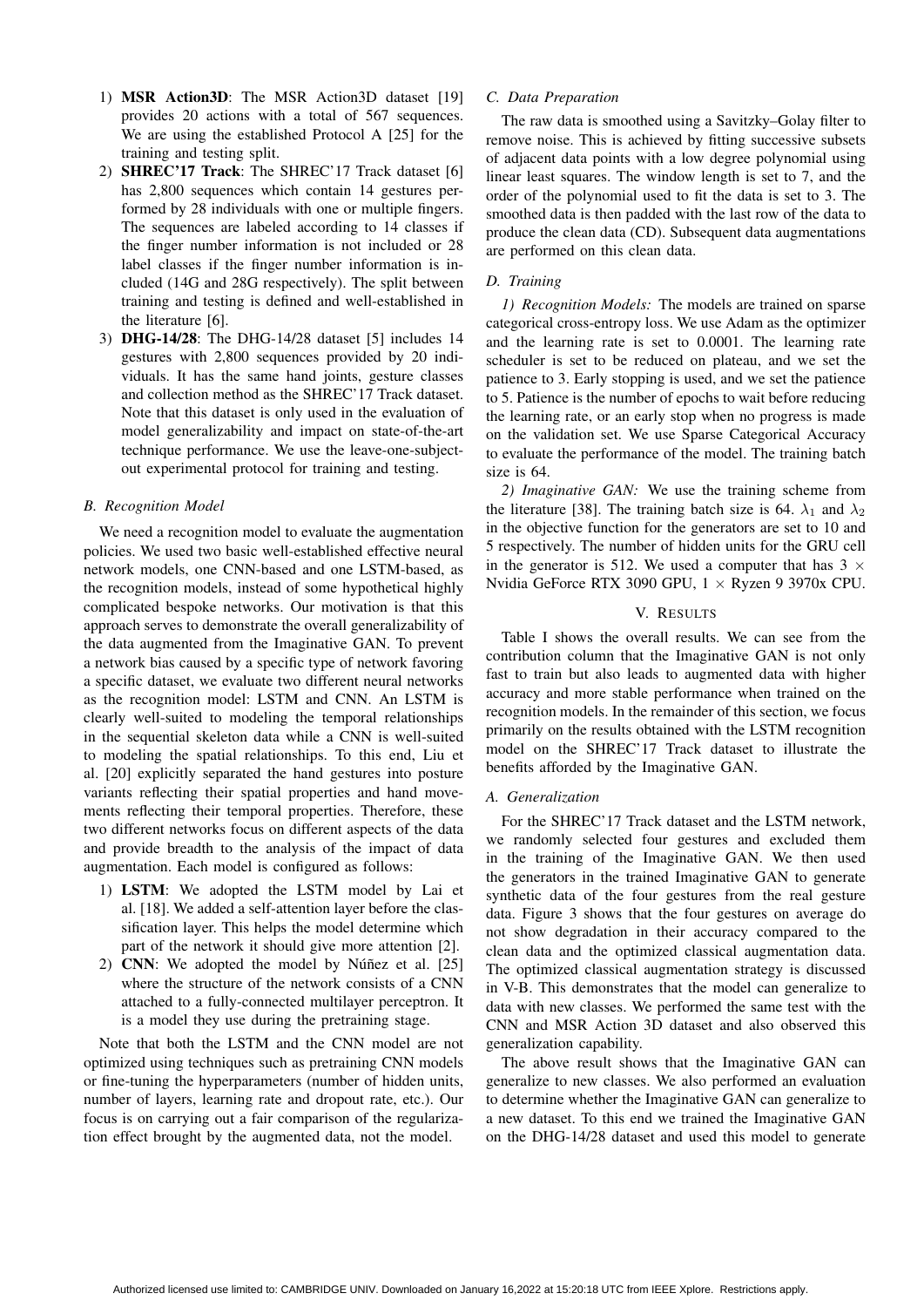

Fig. 2: (a) The results of the first round search (coarse grid search) for optimal hyperparameters of the classical approach. Circled data points in red are what we will select to inspect and use for a second round search. (b) The results of the second round search (fine grid search). The results from GAD and CD are also shown to compare affinity, diversity, and accuracy. (c) The combination of the results of the first and second round search are presented to show an overview of how affinity and diversity relates to accuracy. We observe that we want affinity to be as high as possible and a diversity at around 1. Results are from experiments when using LSTM as the recognition model and SHREC'17 Track as the evaluation dataset.



Fig. 3: Individual accuracy from the LSTM recognition model of the gestures for the three types of data: clean data (CD), GAN-augmented Data (GAD), and classical augmented data (CAD). Gesture classes in red are the new classes that are excluded from the training of the Imaginative GAN. Synthetic data of the new classes achieved comparable accuracy with the synthetic data of the classes seen in the training phase. The 1 or 2 after the gesture classes indicates the number of fingers used to perform the gesture. 1 represents one finger and 2 indicates the entire hand.

augmented data for training a CNN and LSTM recognition model for the SHREC'17 dataset. The CNN recognition model accuracy was 1.6% higher than that achieved with the default CAD at 79.6% while the LSTM model accuracy was 3.2% higher than the default CAD at 79.8%. For both models, the accuracy achieved by the repurposed Imaginative GAN was only just short of that obtained by the GAD when trained on the SHREC'17 dataset.

#### *B. Time Efficiency*

This investigation also used the SHREC'17 Track dataset and the LSTM network. In the classical data augmentation approach, there are three hyperparameters to optimize:  $\sigma_{scale}$ ,  $\sigma_{shift}$  and  $\sigma_{noise}$ . There could be more hyperparameters, and this depends on how many transformations are applied to the data. Three common ways of performing hyperparameter optimization are random search, grid search, and Bayesian optimization. Here we are using grid search to optimize hyperparameters since it is a simple but effective method for exploring a regular search space. We carried out two rounds of search. The first round is a coarse grid search. We used  $\sigma_{scale} \in [0.1, 0.15, 0.2, 0.25, 0.3], \sigma_{shift} \in$  $[0.1, 0.15, 0.2, 0.25, 0.3]$  and  $\sigma_{noise} \in [0.1, 0.2, 0.3]$ .

Figure 2a shows the result from the first-round search. We observe that the combinations in the red selected circles have good accuracy. We investigated the combinations that produced these results and performed a second round fine grid search, that has  $\sigma_{scale} \in [0.1, 0.12, 0.14, 0.18, 0.2], \sigma_{shift} \in$  $[0.1, 0.12, 0.14, 0.18, 0.2]$  and  $\sigma_{noise} \in [0.05, 0.1, 0.15]$ . Figure 2b shows the results from the fine grid search together with the validation accuracy achieved from the clean data and GAN augmented data. The optimized hyperparameters achieved a validation accuracy of 76.6%, which is less than the accuracy  $(80.1\%)$  achieved by the GAN-augmented data. Compared with the 5 GPU hours training time for the Imaginative GAN, the classical data augmentation approach costs around 15 times more GPU hours (75.2).

## *C. Escaping Local Minimum*

We now use the CNN model to evaluate the recognition performance of the data (Table I). We observe that for MSR Action3D, CNN failed to learn the features from CD and CAD, which suggests that the model is trapped in a local optima. In contrast, the GAN-augmented data helped the recognition model to escape the local minimum.

#### *D. Affinity and Diversity*

For the SHREC'17 Track dataset and the LSTM network, in Figure 2c, we observe, as expected, that the points with high affinity and diversity around 1.0 have the highest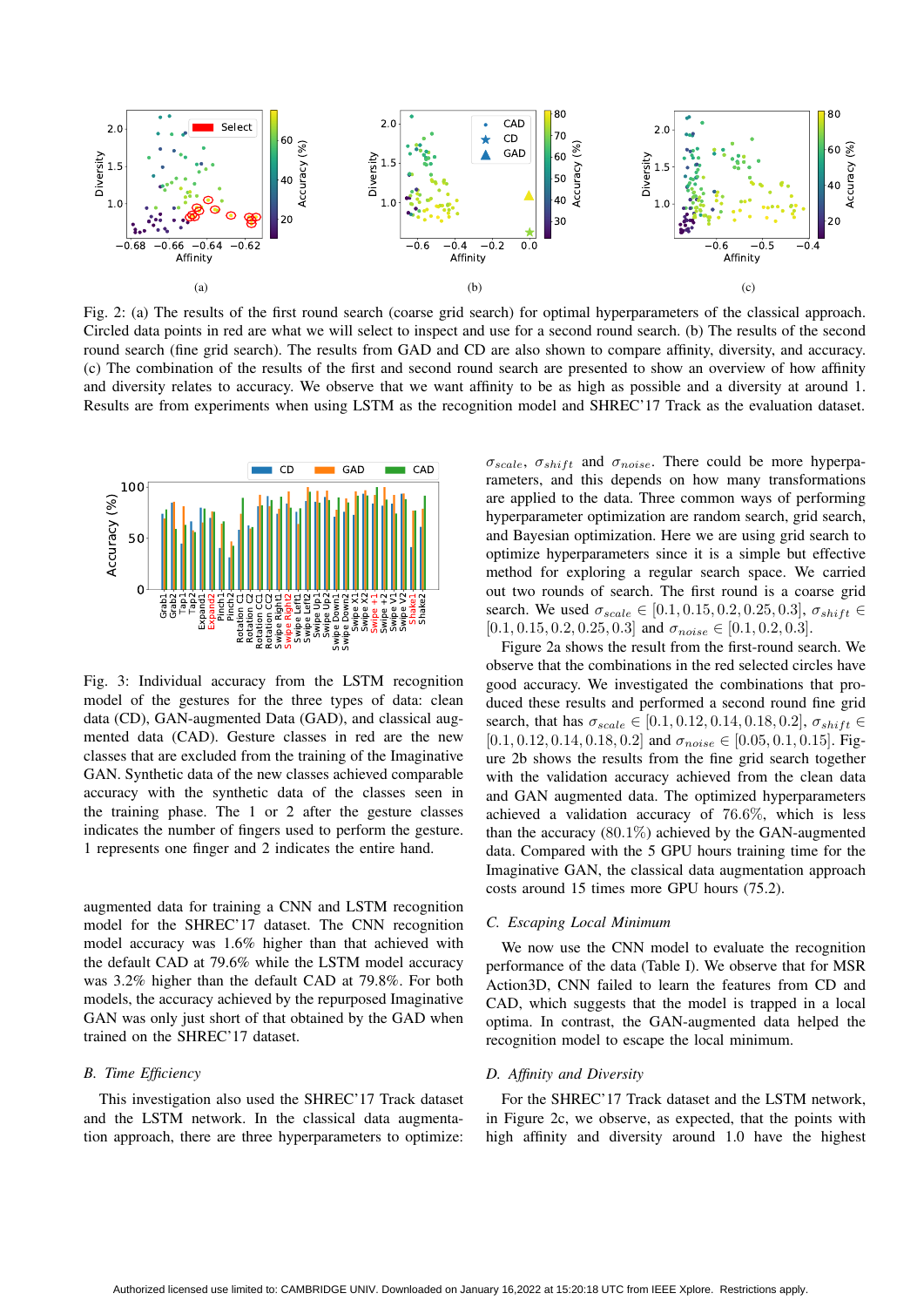

(a) SHREC'17 Track: Swipe Up with one finger



(b) MSR Action3D: Tennis Swing

Fig. 4: Visualized gesture and action examples illustrating the difference between the clean data and the classical and GAN augmented data. Each timestep represents an even split of the full sequence.

accuracy, and data with low affinity and low diversity cannot produce a good result. We also observe that a diversity that is too high can decrease accuracy as the model may fail to learn the complexity of the data. Therefore, we expect that data with as high affinity as possible and diversity of around 1.0 will achieve the best recognition accuracy. This is achieved by the GAN-augmented data. The results from the CNN and the MSR Action3D dataset were found to highlight the same advantages of GAD over CD and CAD. Both GAD and CAD are visualized in Figure 4 in their optimized settings. We see that GAD maintains a realistic spatial structure while CAD produces some unrealistic temporal and spatial alterations. Further, GAD achieves not only good geometric diversities but also balanced temporal correlations.

## *E. Ablation Study*

We performed an ablation study on the MSR Action3D dataset to evaluate the importance of the number of hidden units of the GRU cell in the Imaginative GAN. We tested four numbers of hidden units: 64, 128, 256 and 512. They lead to a validation accuracy of  $46.4\%, 55.1\%, 64.2\%$  and  $67.3\%$ respectively. This result can be justified by the reasoning that more hidden units can encode more information of the input sequence. A higher number of hidden units only increases the training time by within 10% which is acceptable. Therefore, 512 hidden units are used for a higher validation accuracy.

| Model         |          | <b>SHREC'17 Track</b> | DHG-14/28 |          |  |
|---------------|----------|-----------------------|-----------|----------|--|
|               | 14G      | 28G                   | 14G       | 28G      |  |
| DG-STA [1]    | $+0.7\%$ | $+0.8\%$              | $+0.6\%$  | $+0.4\%$ |  |
| $DD-Net$ [36] | $+0.7\%$ | 0.7%                  | $+0.6\%$  | $+0.6\%$ |  |
| DSTA-Net [30] | $+1.0\%$ | 0.7%                  | $+0.8\%$  | $+0.5\%$ |  |

TABLE II: Impact of augmented data from the Imaginative GAN on the performance of state-of-the-art methods. The values indicate the benefit afforded by GAD over the peak accuracy achieved in the corresponding publication. Note that each datasets has two ways of data labelling according to the finger used (14G and 28G).

## *F. Impact on State-of-the-Art Recognition Methods*

The results presented in the previous subsections illustrate the benefits of the Imaginative GAN and GAN augmented data on two basic but well-established recognition models (CNN and LSTM). Here we show that GAN augmented data can also benefit state-of-the-art methods for skeleton-based data discrimination. For this purpose, we performed a search for state-of-the-art methods for skeleton-based gesture recognition, with the additional criteria that the actual recognition performance is reported and that the code is publicly available. This search yielded the following methods: i) Dynamic Graph-Based Spatial-Temporal Attention (DG-STA) [1]; ii) Double-Feature Double-Motion Network (DD-Net) [36]; and iii) Decoupled Spatial-Temporal Attention Network (DSTA-Net) [30]. Table II summarizes the benefits provided by the GAN-based augmentation method in improving upon the recognition accuracy reported in the corresponding papers. Note that where any of these methods were already using a data augmentation method, it was removed and replaced by GAD. The results shown in Table II highlight the broad utility of the data augmentation approach.

#### VI. LIMITATIONS AND FUTURE WORK

A potential limitation is the requirement for some tuning of the learning rate and number of hidden units in the Imaginative GAN. However, in contrast to the huge hyperparameter space for the classical augmentation approach, tuning just two hyperparameters is comparatively straightforward and fast. If a trained model exists, then generating thousands of augmented data samples takes less than a second.

In theory, the Imaginative GAN is able to approximate any trajectory. Trajectory data records locations of moving objects at certain moments, and has been used widely when researching, for example, human behavior and traffic problems. We believe fruitful future work is to verify this statement by carrying out experiments on generating sequences of behaviors/movement from other domains.

## VII. CONCLUSIONS

We have proposed an automatic data augmentation tool that can 'imagine' realistic alterations to input data. The data augmented using the Imaginative GAN is evaluated against data augmented using a classical approach as well as the denoised and padded raw data. Our results have demonstrated that the Imaginative GAN outperforms the classical approach